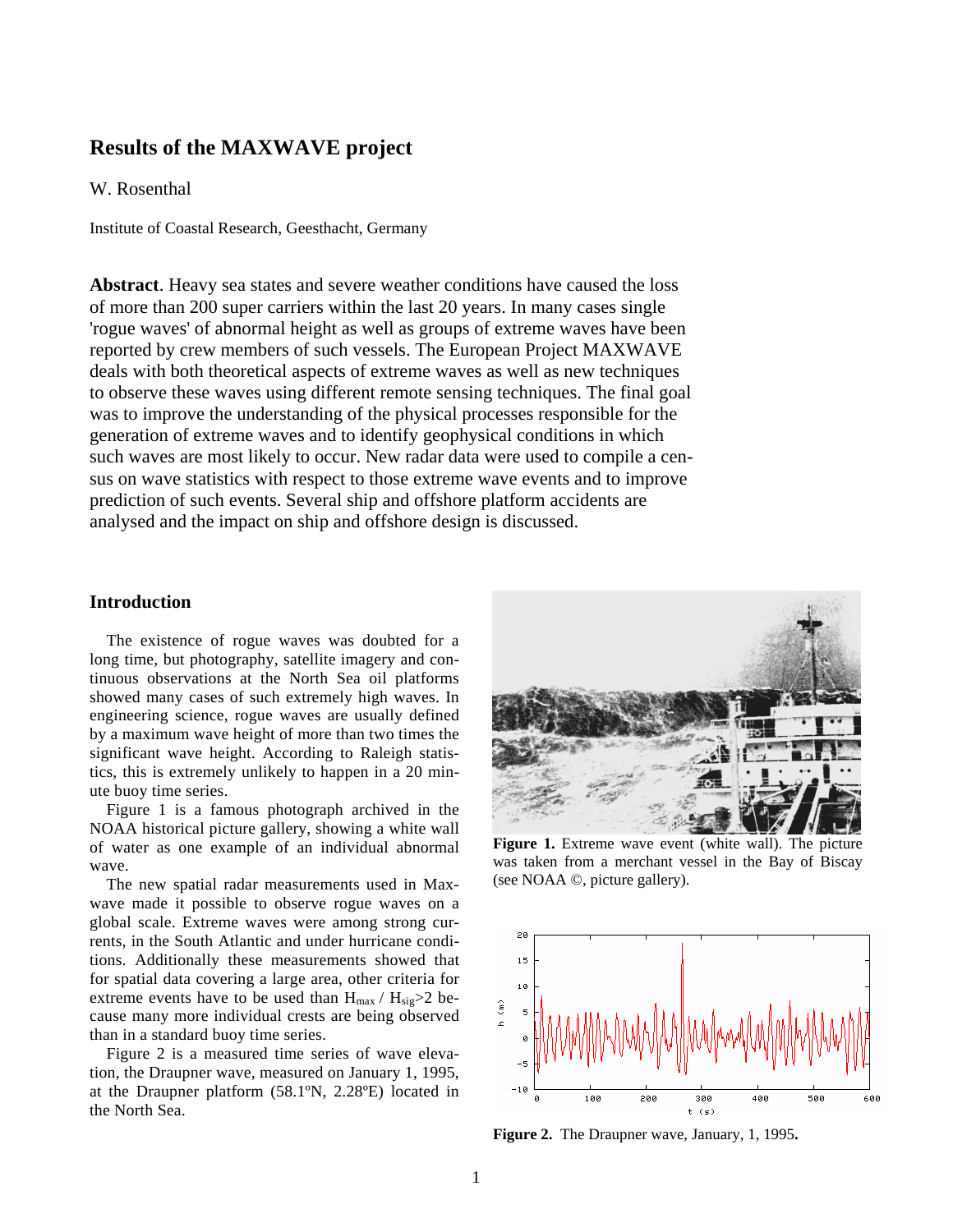This is one of the cases that prove the existence of giant individual waves that are more than two times higher than the significant wave height. Satellite images of the Draupner field from January 1, 1995, showed several extreme wave events in the 100 x 100 km area around the field. On the satellite image it could also be observed that the directional spectra had two peaks and thus crossing seas were generating the extreme wave.

### **Scope of Maxwave**

This paper aims at giving an overview on the research performed during the Maxwave project. The main tasks performed within the project are these:

To confirm the existence of rogue waves and their risk of encounter. Existing measurements and hindcast modelling is used to better understand the shape and impacts of extreme waves in relation with ship/offshore accidents. Modern measurement techniques are exploited towards the recognition of extreme individual waves and their regional probability of occurrence.

To implement the improved knowledge of freak waves to modern ship design, by involving the two communities of marine design and oceanography.

To develop forecast criteria for rogue waves with the aid of physical, mathematical statistical and deterministic wave model tests and by that to improve security for human life.

To disseminate and exploit the project results by the project members, covering the marine design/operation side, the wave science community, system providers and certifying institutions.

Partners of the project were three European meteorological offices, one classification agency, one SME, three universities and two large research facilities, see Table 1.

The different workpackages of Maxwave are dealing as well with oceanographic investigations of extreme events and statistics of ship accidents, as with impacts for ship and offshore design and socio-economic consequences.

A summary of the workpackages is given in the following chapters, further results can be found on the web page: w3g.gkss.de/projects/maxwave .

**Table 1.** Partners of the project

GKSS Research Center, Germany

Institute of Hydroengineering, Polish Academy of Sciences

Norwegian Meteorological Institute (Met No)

German Aerospace Center (DLR)

UK Meteorological Office

Instituto Superior Tecnico (IST), Portugal

Meteo France

Ocean Waves, Germany

Catholic University of Leuven, Belgium

Technical University of Berlin, Germany

Det Norske Veritas (DNV), Norway

#### **Investigation on extreme single waves (GKSS)**

Formal mathematical expressions for the description of the properties of Maxwaves have been developed. They rely on the superposition of elementary waves that are characterized by the dispersion relation of ocean waves.

The visual classification of the three types

- 1. Singular Wave Tower
- 2. Three Sisters
- 3. White Wall

is mapped on three types of Fourier decompositions in space and time. We describe the types and tentative generation mechanisms.

A modified delta-type function in space and time that propagates with all Fourier components same direction seems to be a convenient model for type 1 (Singular Wave Tower). This wave type can be generated by oceanic focussing/defocussing processes as occurring in currents, see *Lavrenov* (1998).

Type 2 is described by a carrier wave, modulated by a wave group of finite length given by the order of three wave crests. These wave groups can receive energy from the atmosphere by extended squall lines travelling in the propagation direction of the group.

Type 3 is a stationary interference pattern that is similar to a wave pattern created by a ship. It can be generated by the encounter of wind sea systems with similar wave lengths but different directions (cross seas) or by small scale disturbances inside storm areas. Figure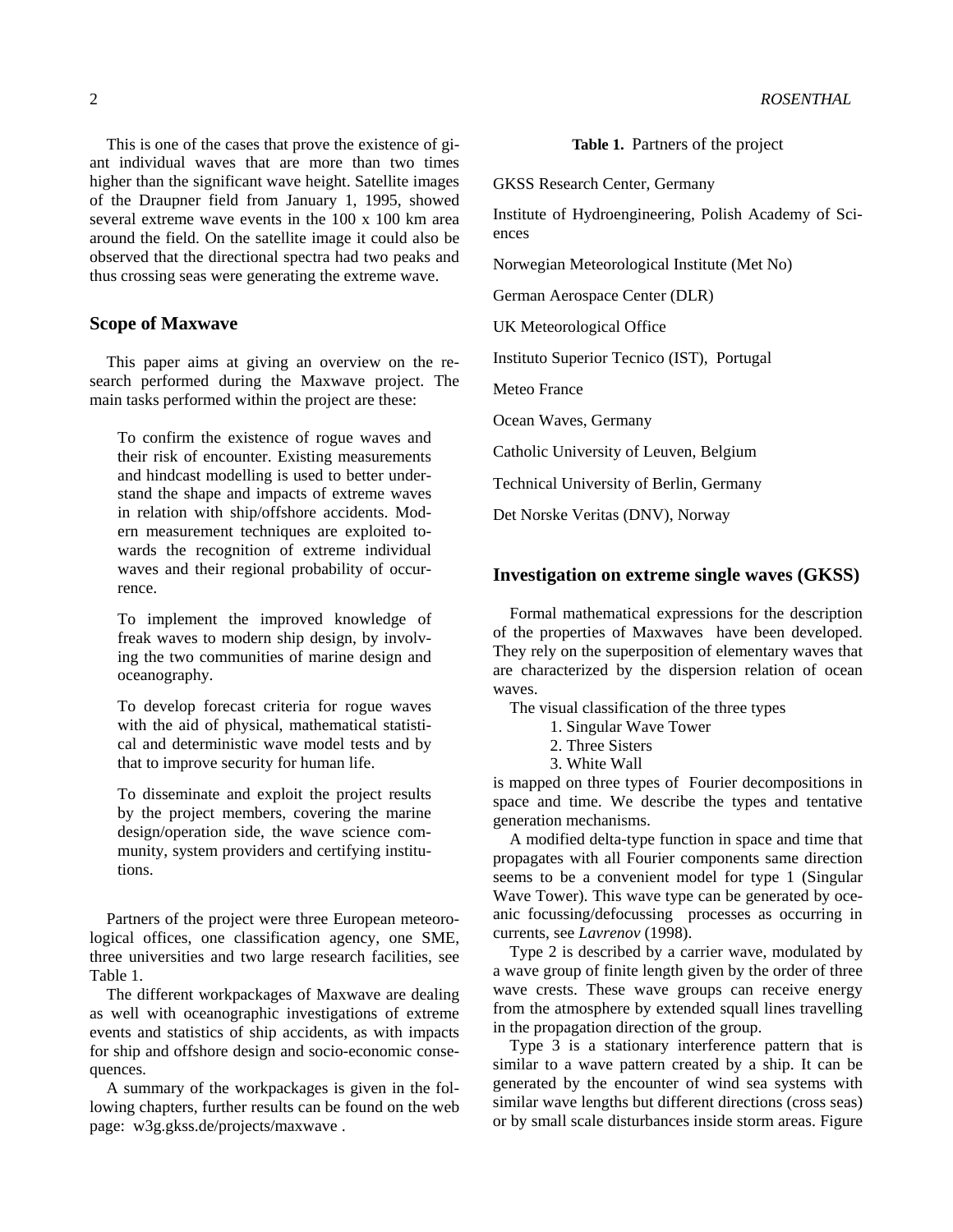#### *MAXWAVE PROJECT* 3

3 shows such a stable extreme wave group that has the form of a ship wake. It can be generated from a standard JONSWAP spectrum with a horseshoe type directional distribution (*Lehner et al*., 2004).



**Figure 3.** Stable extreme wave group of a ship wake like pattern generated from a standard JONSWAP spectrum.

New insights in the dynamical behaviour of ocean surfaces have been gained using radar from ships, land based towers, and satellites. It is concluded that the statistical description by wave spectra as in standard wave models cannot reproduce transient forces exerted by singular space-time-events.

# **Extreme wave statistics by use of in-situ data (MetNo)**

Several storm cases were chosen on the basis of knowledge of ship accidents from the Lloyds accident database provided through DNV and available information of abnormal or unexpected wave hits on offshore structures in the North Sea. In-situ measurements of wave profiles from Ekofisk and the Draupner platform were used in a statistical study and analysed for the purpose of defining forecasting methods.

A thorough study showed that what seemed to be abnormal waves could be predicted in statistical models using  $2<sup>nd</sup>$  order theory. with one exception: the famous "Draupner" wave, where the crest-to-height factor was above 1.5. Analysis of spectral parameters calculated from the time series including high crests was performed in several ways, all leading to the conclusion that simultaneous occurrence of Maxwaves and a high (or low) value of any indicator could not be proven. The indicators tested included a high JONSWAP gamma (peakedness factor in the JONSWAP spectrum), and a high Benjamin-Feir instability index, both being presented in the literature as indicators for Maxwaves (*Janssen* , 2003).

# **Extreme wave statistics from radar data sets (DLR)**

An advantage when measuring sea state by marine and satellite radar (SAR) is the possibility to retrieve the full two-dimensional ocean wave spectrum, i.e., wind sea and different swell peaks can be separated and their significant wave height and mean direction estimated.

As a first step, algorithms to estimate mean sea state parameters from satellite radar images were improved and tested in collaboration with the French Meterological Office and the UK Meteterological Office. Marine radar data were gathered on ship journeys to areas of expected high sea state. Satellite SAR data were reprocessed to 5x10 km images with global coverage of about one thousand daily, for a period of three weeks during southern winter and in hurricane season (*Lehner*, 2000). Thus it was possible to investigate extreme wave events on a global scale.

The aim was to extend wave measurements from the spectral wave description to single events, (see Figure 4). During the project, methods were developed that allow the estimation of variation of the local sea surface (Dankert and Rosenthal, 2003; Schulz-Stellenfleth and Lehner, 2004). Further details on the radar measurements of rogue waves can be found in Lehner, these proceedings.

In addition, new techniques of wave group detection and crest length derivation in two dimensions have been carried out.

# **Analysis of ship accidents - databases and hindcasts (UK Met Office)**

The main objective of this work package to date has been to analyse the sea state conditions at the time and place of Maxwaves events in order to identify conditions that give a high likelihood of Maxwaves occurrence. Ship casualty databases were screened to identify several cases possibly due to rogue waves. Hindcasts were run for the following cases: Draupner (New Years Day wave,  $1/1/95$ ), Stenfjell (26/10/98) and Schiehallion (9/11/98). All hindcasts had high temporal (30 minutes) and spatial (12 km) resolution, by using a limited-area spectral model over the northeast Atlantic. As one candidate for the mechanism for rogue wave development, the Benjamin-Feir instability was used to develop a diagnostic parameter derivable both from observations and from spectral wave model output. The degree of peak enhancement of the wave energy frequency spectrum was used as a measure of the Benja-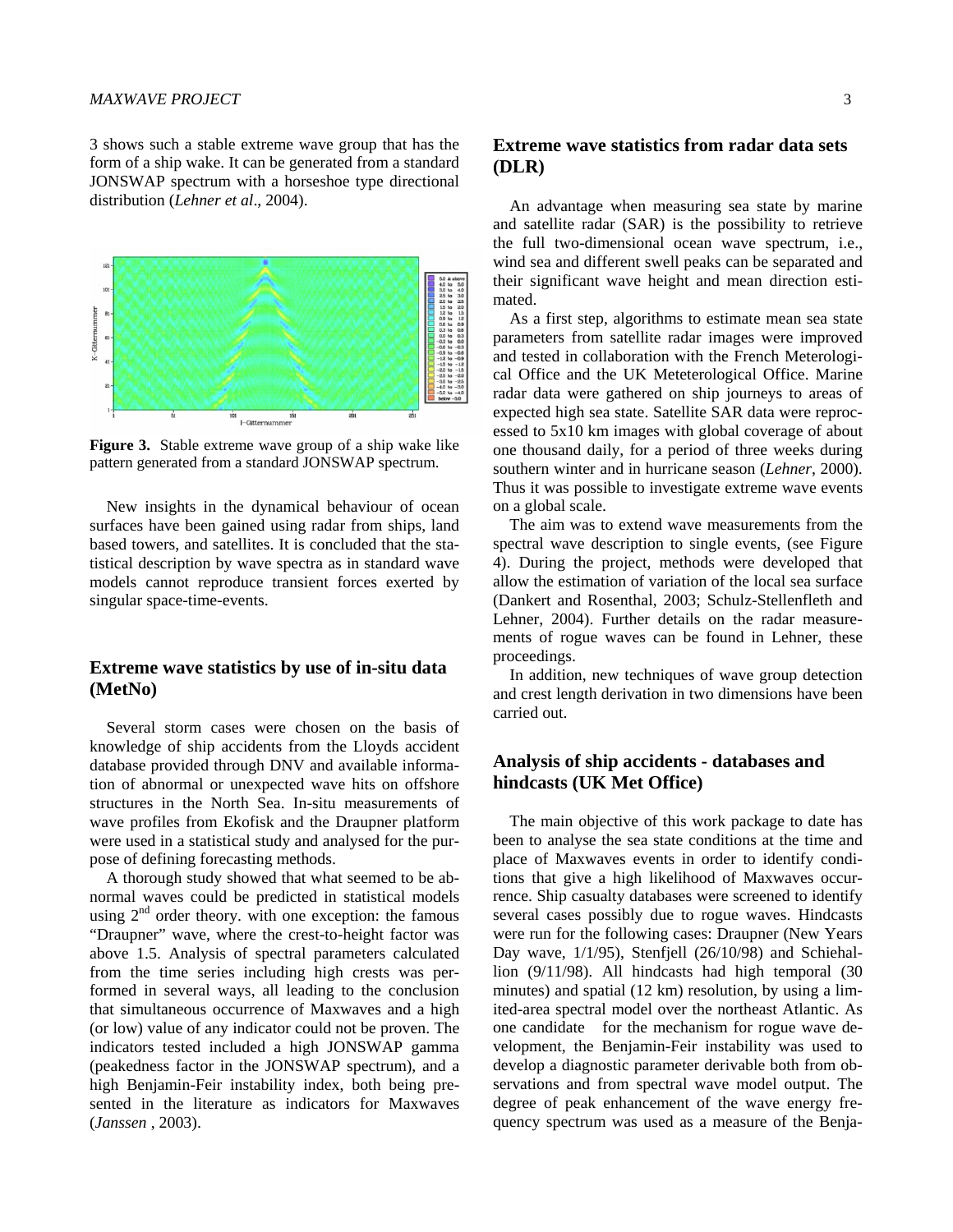

**Figure 4.** Instruments used and algorithms developed during the MAXWAVE project.

min-Feir instability. Further a method of fitting JONSWAP gamma to an arbitrary spectrum was developed. An analysis of the behaviour of gamma during high sea-state conditions was performed. Very high (6- 8) values of gamma were computed from observed time-series of wave height under rapidly changing conditions (*Magnusson and Gunson*, 2002).

# **Regional distribution of Maxwaves (Catholic University of Leuven)**

 The main objective of this workpackage is to generate a risk map for the encounter of rogue waves. It is assumed that the risk for encounter for a rogue, defined as the probability of occurrence, can be enhanced by physical processes like depth refraction and strong currents or by weather events, like rapid and severe developments in winter storms. Two approaches have been taken: globe covering individual analysis of remotely sensed SAR-imagettes and the exploration of ship accidents due to heavy weather.

 A database that contains ship accidents due to heavy weather was extracted from Lloyd's Marine Information Service (LMIS). Searching for clues and assuming that a 'Maxwave' could be a cause, the wave spectra before and at the time of the accidents might provide risk indicators. Therefore sea-state parameters were retrieved from the ECMWF-archive. The correlation analysis between casualties and sea-state indicates that the classical spectral parameters  $(H<sub>S</sub>, T<sub>P</sub>)$  are not sufficient to point at unusual extreme phenomena. However, there are indications that particular combinations of wind sea and swell and rapidly changing conditions in the seastate can create dangerous situations. Figure 5 shows an accident map based Hapag Loyds database. For details and further accident maps see *Soares et al*. (2001) and *Toffoli and Monbaliu* (2003).

World Wide Ship Accidents (1995-1999)



**Figure 5.** Ship accidents between 1995 and 1999 from Hapag Loyds accident database.

### **Wave conditions for ship design (IST)**

Figure 6 shows the impact on the bow of MV Wilstar, which was hit by a rogue wave in the Algulhas current.

To develop a consistent approach for the design of the ship hull girder against the loads induced by large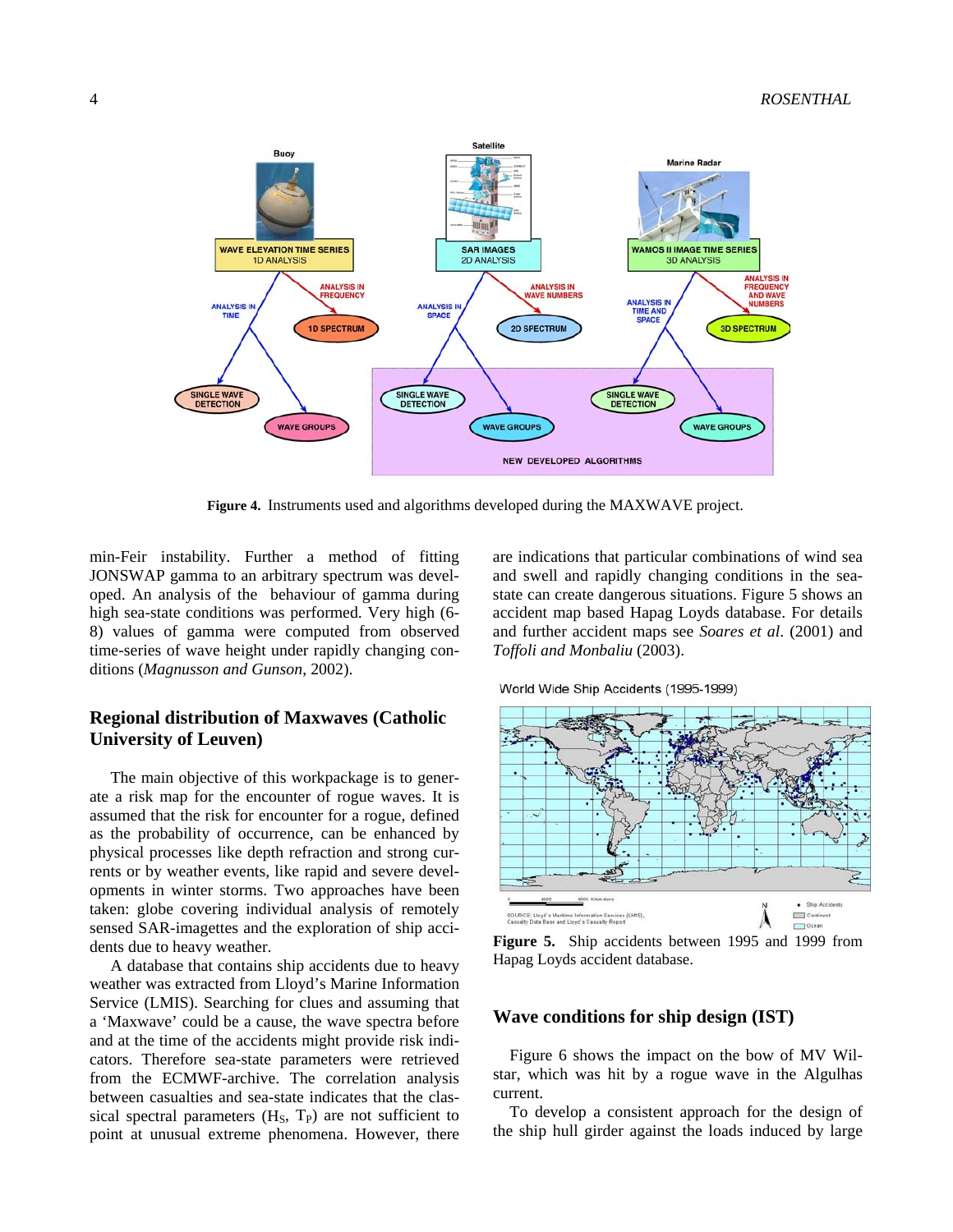#### *MAXWAVE PROJECT* 5

episodic waves, it is necessary to be able to predict the likelihood of encountering such waves and also to predict the effects they induce on the hull.



**Figure 6.** The *Wilstar*, which was hit by a rogue wave in the Algulhas current.

In the Maxwave project it was demonstrated that given one such wave in a time series it is possible to determine its effects on ships.

Different authors have suggested that extremely high waves may be generated by different mechanisms, but all mechanisms that can lead to these waves are not fully identified and understood. Whatever the nature of the generation process, the designers and operators of marine structures require information about the probability of encounter and the representative shapes of these large waves so that they can be appropriately considered in design.

# **Wave criteria for offshore structures (Technical University of Berlin)**

The Technical University of Berlin developed a numerical technique for the analysis and simulation of Maxwaves in a numerical wave flume. The underlying numerical simulation method is based on potential flow theory and applies the finite element method. With this method, two-dimensional extreme design waves can be optimized. The main advantage of this approach is that local wave parameters such as wave height, wave length and crest elevation can be taken into account (*Clauss et al*., 2003).

One example for investigating wave-structure interaction of marine structures is a semisubmersible drilling platform which has been simulated in a wave sequence with varying rogue wave heights of the embedded waves (C*lauss et al*., 2003). The results of this investigation point out, that maximum response is directly related to the Maxwaves height. However, the response increase is clearly lower than the wave height increase. Similar tests have been carried out with a model of an FPSO in cooperation with Instituto Superior Técnico, where motion behaviour and bending moments at two cross sections have been investigated. A comparison of experimental and numerical results with the traditional frequency-domain approach for design reveals that the existing design rules are sufficient to cover the simulated events.



**Figure 7.** Extreme wave reproduced in the Hannover wave tank.

# **Definition of 'warning criteria' (Meteo France)**

One interesting point found when defining dangerous sea state conditions in which accidents happened is that fast temporal variations of sea state parameters are observed close to the accident time. Also, for most of the cases, accidents occur during crossing sea conditions, or just after crossing sea conditions, when the swell and the wind sea are just "almost" aligned.

This leads to the definition by Meteo France of a new cross sea index used as a warning criterion (*Toffoli et al*., 2003).

$$
CSI \equiv Hs/2 \cdot \exp\left(-10 \cdot (spread - 1)^2\right)
$$

### **Official warning criteria**

The team agreed to propose relevant amendments to the Manual on Marine Meteorological Services (WMO-No. 558).

In paragraph 2.2.4 of the MMMS (Warnings), it says: "Warnings for other severe conditions such as poor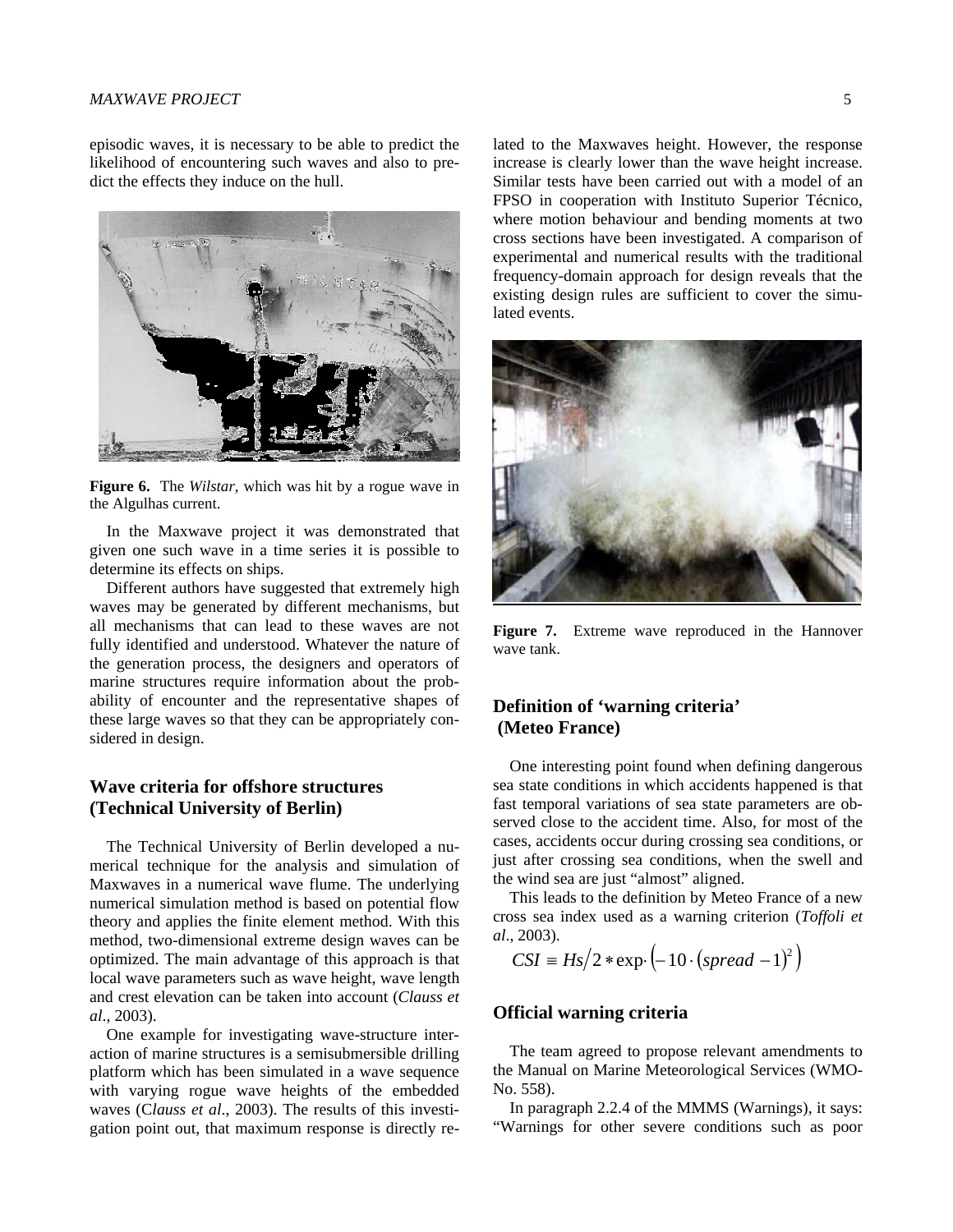visibility, severe swell, risk of abnormal waves, ice accretion, etc., shall also be issued, as necessary."



**Figure 8.** Cross Sea Index for the Mediterranean as defined by the French Meteorological Office, for May 2, 2003

In paragraph 2.2.6 (Forecasts), the following sentence should be added at the end of 2.2.6.1.1 : "in addition, phenomena like breaking seas, cross seas and risk of abnormal/Maxwaves waves shall also be included, if needed and feasible."

#### **Socio-economic assessment (DNV)**

The state-of-the-art review on wave knowledge in current design and operational practice has been developed. Extreme severe wave conditions have been discussed in perspective to the existing design and operational criteria. The study has been primarily concentrated on ships; however, some aspects of offshore structures design have also been considered; see Maxwave webpage for a thorough review of the state of the art and *Bitner-Gregersen* (1997, 2003).

The Norwegian offshore standards take into account extreme severe wave conditions by requiring that a 10,000-year wave does not endanger the structure's integrity (Accidental Limit State, ALS). Consensus needs to be reached within the offshore industry on wave models for prediction of rogue waves and design scenarios that should be be included in ALS. Critical Maxwave parameters are, e.g., maximum crest, wave steepness, wave asymmetry and the directional wave spectrum.

So far, rogue waves are not explicitly accounted for in Classification Societies' Rules for ships' design, due to insufficient knowledge about these waves and ship response or the probability of ships encountering such

waves. The project has demonstrated the importance of the use of time domain codes to calculate wave-induced loads on ships in severe weather.

Warning criteria for rogue waves are welcomed by the offshore and shipping industry to be included in weather services (e.g. important for determining a ship route in accordance with Serviceability Limit State (SLS)). A large step towards reaching this goal is already made by the Maxwave project. Classification societies are developing shipboard routing assistance systems where warning criteria can be incorporated.

### **Conclusions and outlook**

Due to the high number of ship accidents caused by severe sea states and the observed encounters with high waves at offshore platforms, there is a necessity to find an explanation and prediction for rogue wave phenomena.

New datasets like time series of images from a marine radar yield consecutive spatial images of ocean waves and thus insight into the development of crests of extreme waves. The global satellite data can be used to investigate extreme wave statistics in areas in which none or only a paucity of in situ measurements existed up to now. For this data set, acquired during the southern winter a highest wave of about 28 meters was found in the South Atlantic.

An explanation for such extreme events can be given by linear theory constructing stable extreme waves (Phase rogues) by superposition of waves coming from two storms or different parts in an extended storm. Another explanation based on nonlinear focussing of energy from different spectral bands as e.g., described by the Benjamin Feir Index could up to now not be confirmed by the radar and buoy data, but is still under investigation for longer datasets.

Ship accidents were found to happen mainly in fast changing sea state conditions and in cases of crossing seas. As a consequence a new cross-sea index was defined by the French meteorological office.

The major effect of rogue waves on ships was found to be broken windows with subsequent flooding and engine failure or broken hatch locks**.** 

Warning criteria against rogue waves are welcomed by the offshore and shipping industry to be introduced in weather services. A large step towards reaching this goal is already accomplished by the Maxwave project.

**Acknowledgments**. The research project "Rogue Waves – Forecast and Impact on Marine Structures (MAXWAVE)" was funded by the European Commission, under the programme Energy, Environment and Sustainable Development (Contract no. EVK3:2000-00544). The ERS SAR data were made available by